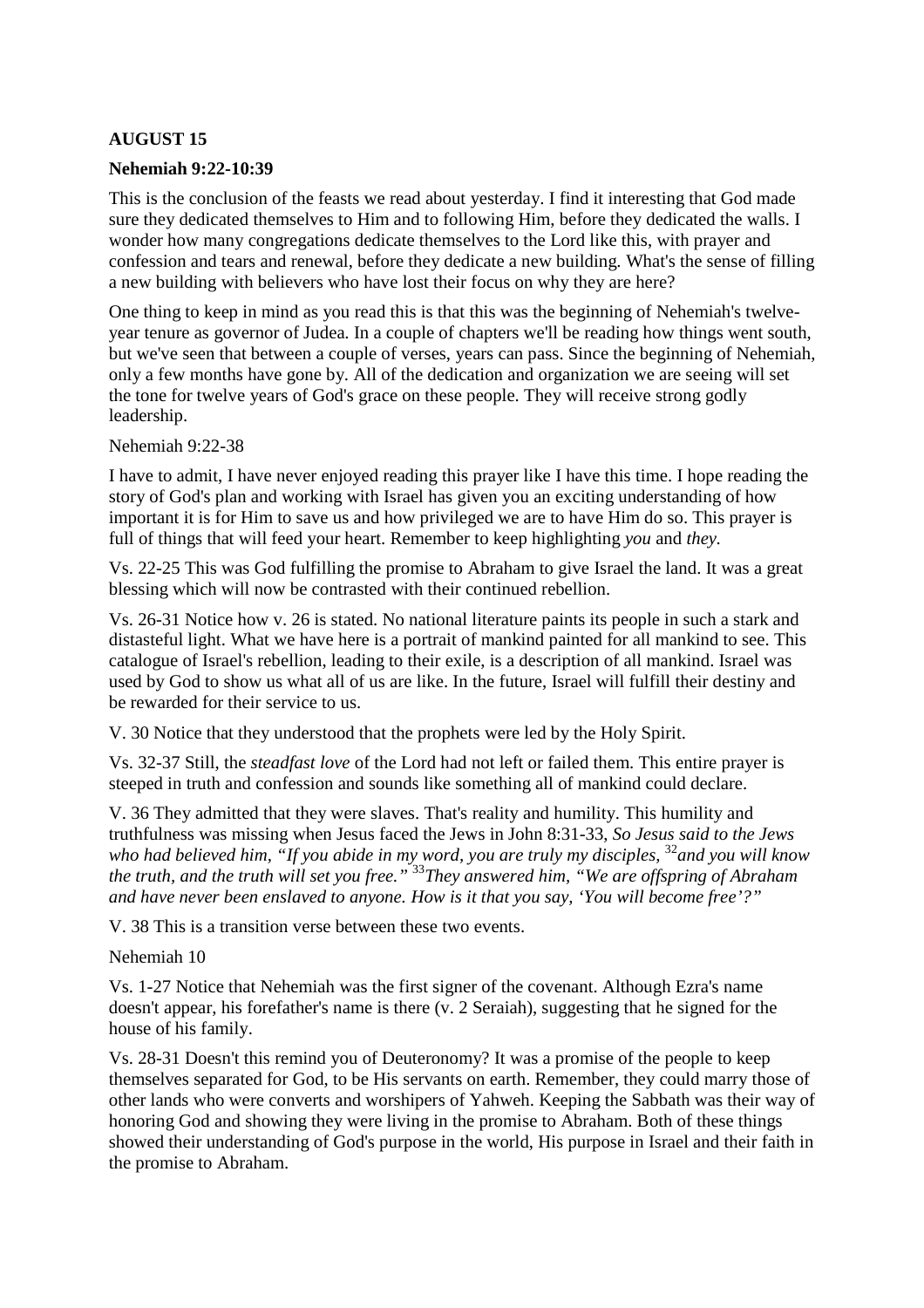V. 31 The children of Israel had never kept the Sabbatical year for the land. The reason this is mentioned now is that those missed Sabbatical years (490 years divided by 7) were the basis of their 70-year exile, to give the land its rest. Oddly enough that number, 490 or 7 x 70, also figures into God's fulfillment of Israel's destiny. Sixty-nine weeks of years have already been accomplished, from the command to rebuild Jerusalem to the entrance of the Messiah, as Messiah, into Jerusalem. There is only one more week (7 years) left to be fulfilled.

Vs. 32-39 The tithes were the only way the priests and Levites could serve. The tithes not only showed the gratefulness of the people for God's provision, but they revealed their spiritual devotion and insight. It showed that they understood the need for the teaching and ministry of the Levites so that they could be forgiven and draw near to God. Without the Levites, there could be no sacrifices, no Passover, no Day of Atonement, no feast weeks and no morning and evening sacrifices. This obedience revealed that the people knew their need and were seeking God. Without the teaching of the Levites, and everyone doing their part by giving, there would be no continued generational following of God toward the fulfilling of the promise of redemption through Abraham and through Israel.

The German translation emphasizes the things they agreed to do by the paragraph layout. The ESV is not so gracious. As you read, block out or draw lines to show each thing they were agreeing to do.

This renewal of the people and the covenant is one of the greatest in the OT. The only times Israel seemed this repentant and close to God were at the end of Deuteronomy and in the revival by Josiah. The things that are said and taught and prayed in this event are like a summary of mankind's rebellion and God's amazing grace and love in trying to reach out and save us. I know that this inspires me and I hope it moves you too, to be renewed in working side by side with our Lord in the harvest, reaching out and making disciples. For whatever reason, He has saved us, called us by His name and sent us to tell the news of His love and coming.

### **1 Corinthians 9:19-10:13**

# 1 Corinthians 9:19-27

I love these verses. They made so much sense to me as a missionary in Germany, and they've gotten me in so much trouble here in the States. All of our talk about music or Bible translations is so silly. If we were in China working underground, we'd never worry about the KJV or any other version. They don't speak English and we'd be happy just to have a copy of the Bible. If we were working in the mountains of Colta, Ecuador, we wouldn't worry about hymns vs. contemporary, because those songs don't even work there. What works there might numb your mind, but you'd learn to love it for the sake of Christ and reaching those people. Our tastes and "necessities" in the church reveal our lack of love for our Lord and the shallow state of our discipleship. Disciples take their cues from the harvest field in which they are following Jesus. They adapt themselves to the people they are strengthening to become disciples in the harvest. How have we missed this? Disciples are His slaves and become all things to all men to reach the lost and make disciples.

Vs. 19-23 You could read this portion out loud with the rest of chapter 9. There is emotion here too. Notice that Paul is connecting v. 1, "*Am I not free*?" with v. 19, "*For though I am free from all*…" Freedom means the ability to let go of our rights for the sake of Christ, and the harvest, and this tragedy on earth. To hang on to our tastes means we are held by the earth and living by the passions of our body of death. That is a tragedy too and something that disqualifies us as disciples.

Vs. 24-27 Reread Romans 7:14-25 to understand why Paul took this so seriously. This is something I'm still trying to get into my head and heart. The sin within us is not our friend, but we go on thinking it makes us cool and quirky characters for Christ. Notice that the issue here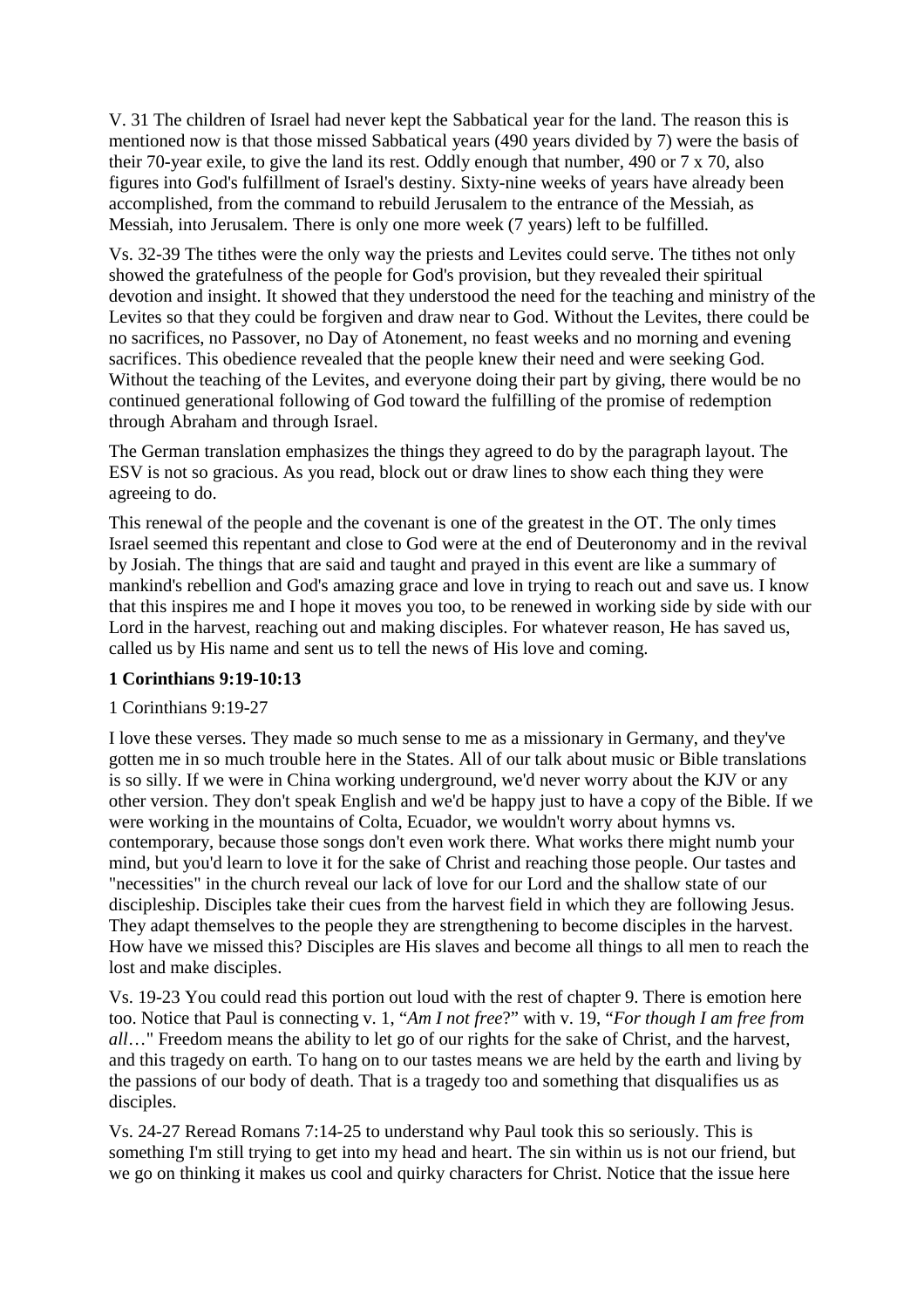was being disqualified to be an example to others. This will only matter to people who really care about following our Lord and having an impact in the harvest.

#### 1 Corinthians 10

Chapter 10 is one complete argument, and in it we will find the conclusion of some discussions going all the way back to chapter 6. You can see this by the repetition of words that Paul has used earlier. If you read the entire chapter you'll notice these. This is a great chapter of the Bible.

V. 1 Remember in Romans how Paul would say he was talking to those who knew the law, or was talking to the Gentiles in that congregation. Look at this verse. Clearly, Paul is talking to Jews without asking for any particular group. If you look at this group in Acts 18, you see that it was a very strongly Jewish church. Paul can assume that they all know what he is saying because they are all (98%) Jews.

Vs. 1-5 We have read this in the OT and were amazed that these people did not believe. Actually, we just read something like this in the confessional prayer in Nehemiah. How could people see such signs and deliverance and still rebel against God? What is amazing here is that Paul is applying this same truth to Christians.

Vs. 6-11 Notice how vs. 6 and 11 are parallel, but v. 11 goes beyond v. 6 to a stellar reality we all need to grasp.

V. 7 Do you know which chapter in 1 Corinthians Paul is looking back to? It is chapter 8 and you will see this clearly tomorrow.

V. 8 Here Paul is referring back to chapters 5 and 6 in 1 Corinthians. In using this OT illustration, Paul is getting them to think about the immorality that they had been involved in.

If we knew the OT as well as Paul did, we could use it for illustrations for modern-day situations. In using the OT for illustrations, you're actually teaching people on several different levels, making the Bible more alive to them.

What is sobering here is that even among believers, all of the sins of this chapter can be alive and well. That is incredible if you think about the greatness of our salvation in Jesus. Notice too that in this list, two of the sins are overtly wrong, and the last two are more subtle. Putting the Lord to the test and grumbling are more dangerous to us and to our work in the harvest than we think. Philippians 2:14 says, *Do all things without grumbling or disputing.* The *all things* is referring to all things, but we think sinning like this makes us quirky and cool. What follows that verse is our work as disciples in the harvest.

Vs. 12-13 If you understand these verses correctly, they are an accusation. The Corinthians had already been overtaken in their pride and sin. Tomorrow will blow your mind. Paul is appealing to them to escape.

### **Psalm 34:1-10**

I've got a subtitle note that says this psalm was written after David escaped from Abimelech after faking he was crazy. Since we've read about that, what stands out to me is that this event is when David's 10 years of running from Saul began. David was terrified and losing it emotionally. After escaping from Gath he slowly regained composure and began trusting the Lord. It was in these years that he learned of the steadfast love of the Lord.

Vs. 1-3 As a result of God's deliverance, David made it a point where he could share his testimony with all men. David was apparently not only in his right mind, but in reflecting on his terror, he knew that he should have depended on the Lord.

Vs. 4-7 This is what David learned every day and every way over years of running and hiding.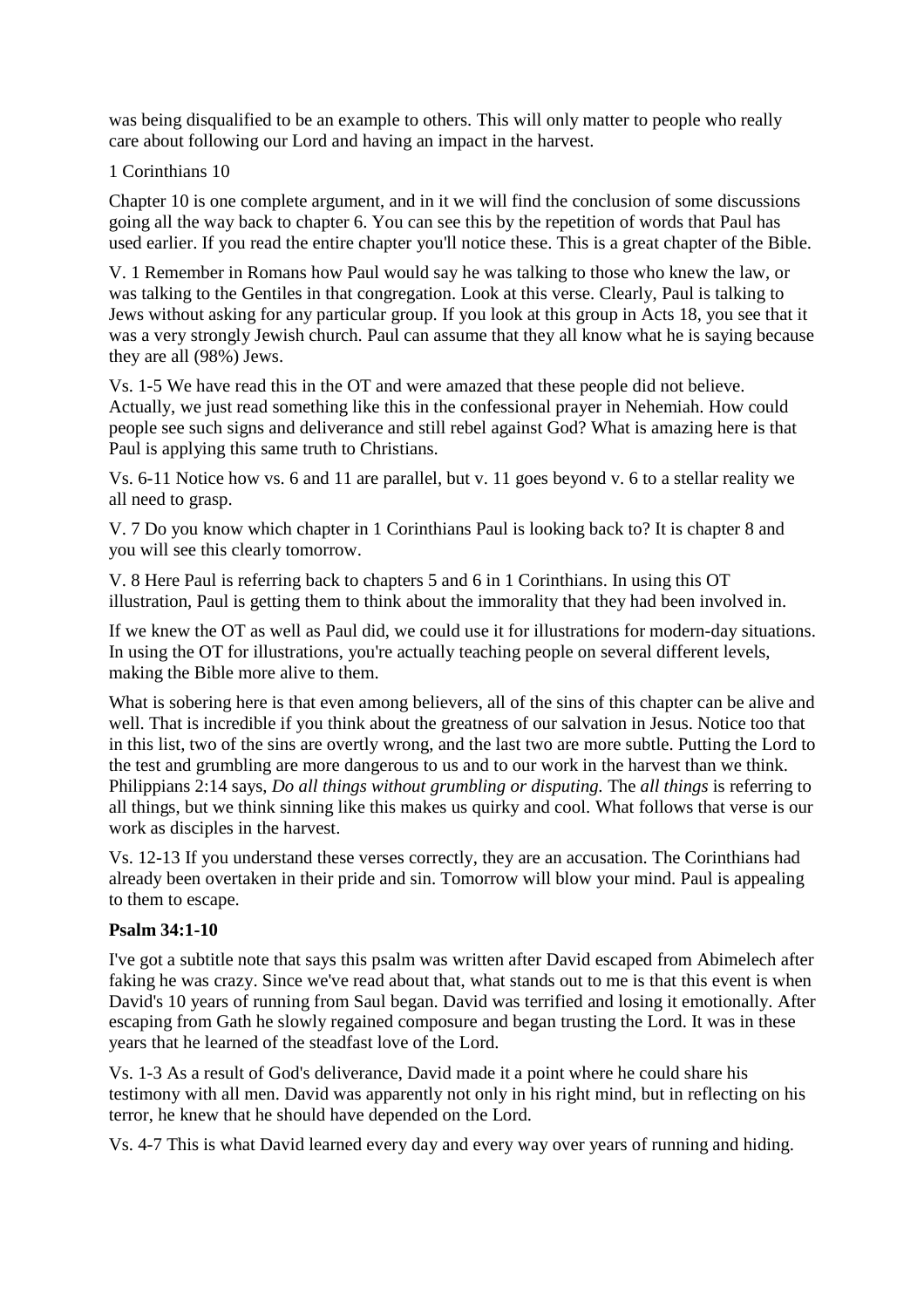Vs. 8-10 Not only was there deliverance, but the Lord somehow set the table even when they had no homes and no security. This isn't the only time that seeking the Lord first was said to provide what we need. *But seek first the kingdom of God and his righteousness, and all these things will be added to you.* (Matthew 6:33)

This psalm and David's praise continue tomorrow.

This psalm has the line, *taste and see that the Lord is good*, but the main focus is on God's deliverance. David would see 10 years of little, constant deliverances and evidences to God's ongoing, daily goodness and steadfast love. Tasting is a dare. You don't know if the Lord is really good. Jesus promises a lot of things to those who follow in the harvest, but you have to follow to "taste" them. In your following will be hardship that teaches endurance, builds character and faith which leads to abundant hope and joy and a very special fellowship with Jesus and the Father. Here it says you have to "taste." When you read Jesus, He says it's more like a "dive" coming to Him, taking his yoke, lifting up a cross and putting it over your shoulder and walking to your death. That's a funny way to experience His promises and unity with Him, but that's what He says. And it all begins with a taste.